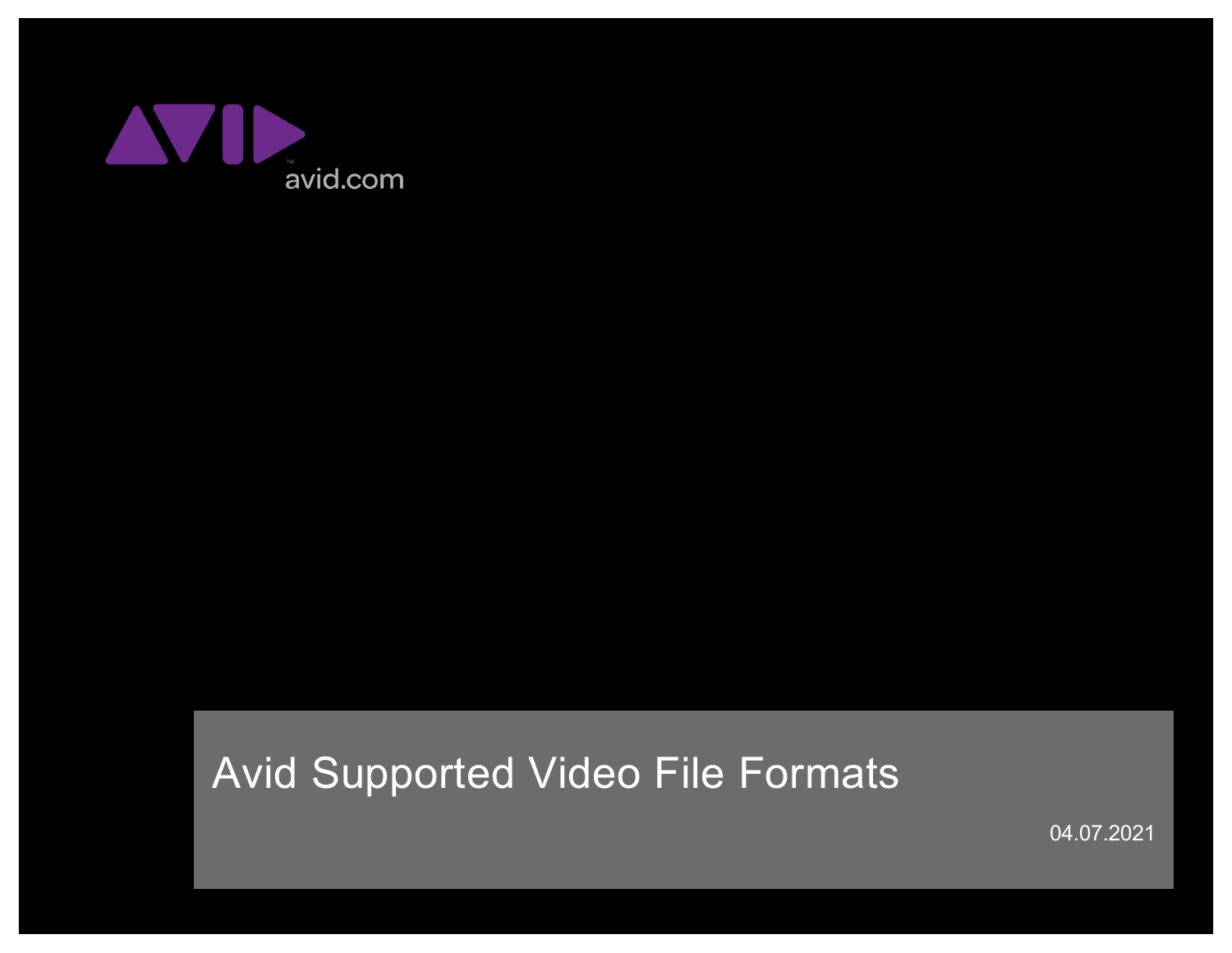### **Table of Contents**

| Common Industru Formats |
|-------------------------|
|                         |
|                         |

### **Quick Lookup of Common File Formats**

| MXF.        |
|-------------|
|             |
|             |
|             |
| <i>XAVC</i> |
|             |

© 2017 Avid Technology, Inc. All rights reserved. Product specifications are subject to change without notice and do not represent a commitment on the part of Avid Technology, Inc.

AirSpeed, Avid, Avid DNxHR, Avid DNxHD, the Avid logo, Media Composer, NewSCutter, and Symphony are either registered trademarks or trademarks of Avid Technology, Inc. or its subsidiaries in the United States and/or other

Avid attempts to qualify a reasonable number of devices for the support of common industry formats. Media generated in these formats have been tested for some brand name devices, however Avid cannot quarantee that all formats will behave in a consistent manner. In general, if the media you are using comes from a device that is compliant with the industry format specification, then you should be able to use that media in an Avid editing application.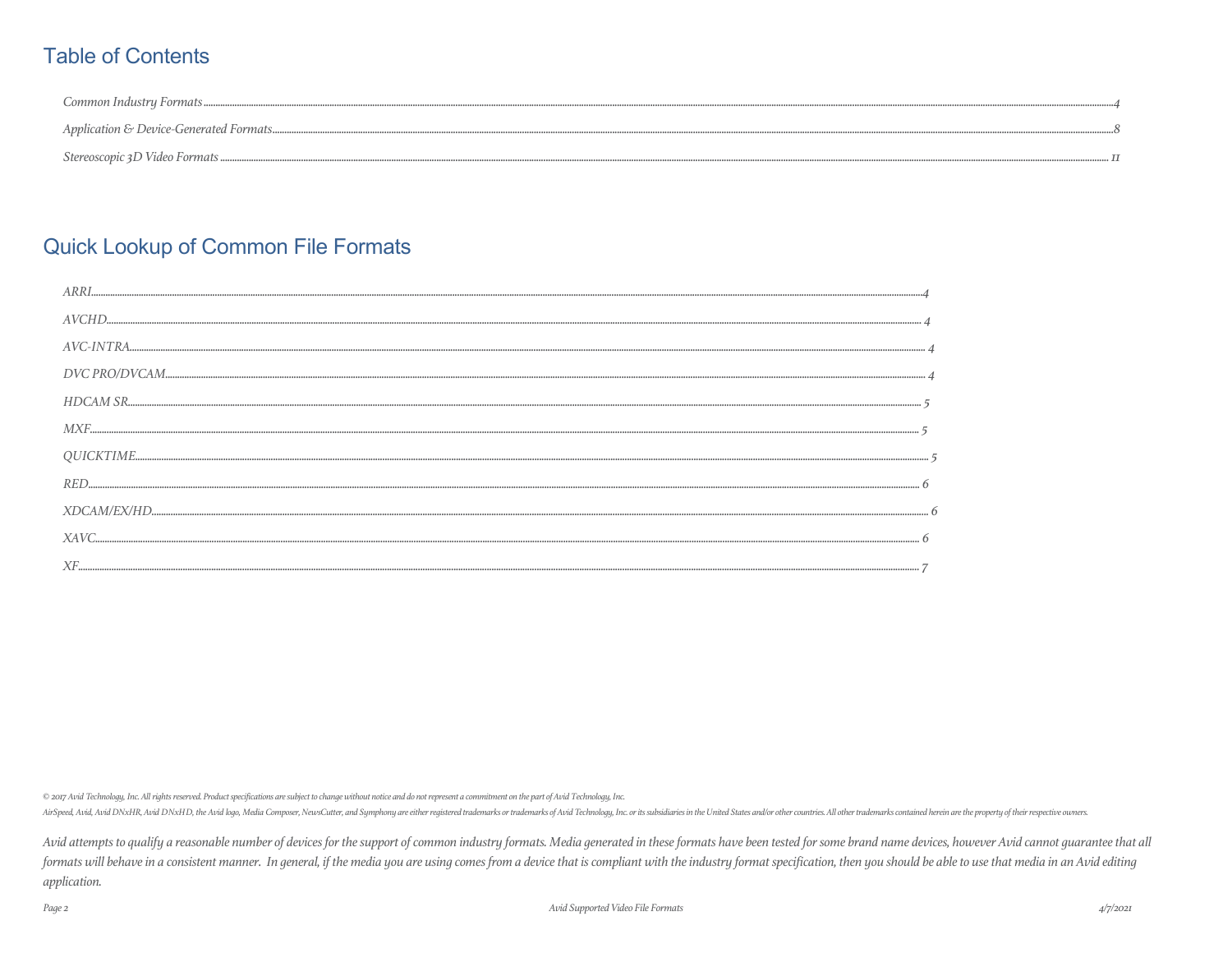*The tables on the following pages list the formats supported by the most recent versions/models of the Avid products.* 

| Legend                          |                                                                                                                                                                                                                                                                                                                                                                                                                                          |
|---------------------------------|------------------------------------------------------------------------------------------------------------------------------------------------------------------------------------------------------------------------------------------------------------------------------------------------------------------------------------------------------------------------------------------------------------------------------------------|
| <b>Native</b><br><b>Formats</b> | Media formats whose codec is natively supported. Therefore, no additional processing of the media is required during acquisition into the Avid editing<br>application. The media is simply rewrapped so that it can be stored directly in the Avid MediaFiles folder.<br>During import, these formats will come in much more quickly (i.e. Fast import), and can also be consolidated, transcoded or rendered in their native<br>format. |
| Non-native<br><b>Formats</b>    | Media formats whose codec is not natively supported by the editing system. These formats require transcoding during acquisition before they can be<br>stored in the Avid MediaFiles folder.                                                                                                                                                                                                                                              |
|                                 | Indicates that this function is not applicable for the given format.                                                                                                                                                                                                                                                                                                                                                                     |
|                                 | Marked areas indicate that this format or operation is supported.                                                                                                                                                                                                                                                                                                                                                                        |
|                                 | Blank areas indicate that this format or operation is not known to be supported.                                                                                                                                                                                                                                                                                                                                                         |

| Column Heading Definitions |                                                                                                                           |
|----------------------------|---------------------------------------------------------------------------------------------------------------------------|
| <b>Industry Format</b>     | Commonly known name for industry format.                                                                                  |
| Device Format Trademark    | Trademarked names for given device format.                                                                                |
|                            | May vary from one vendor to the next but are usually compliant with the standard industry format specification.           |
| Subformat                  | Subformats supported by the given device.                                                                                 |
| <b>Container Format</b>    | The wrapper around the media that contains instructions on how to open the file.                                          |
| Codec                      | Alternate industry trademarked names for given codec.                                                                     |
| Standard                   | Image size supported by codec.                                                                                            |
| Link to file via AMA       | Links to the said format for viewing, transcoding and other file management operations.                                   |
| Native Write-back          | Output of the sequence back to its native device format, and generation of files in the device's native folder structure. |
| Export to File             | Output of the sequence back to original file-based format, and generation of a single file (or a numbered file sequence). |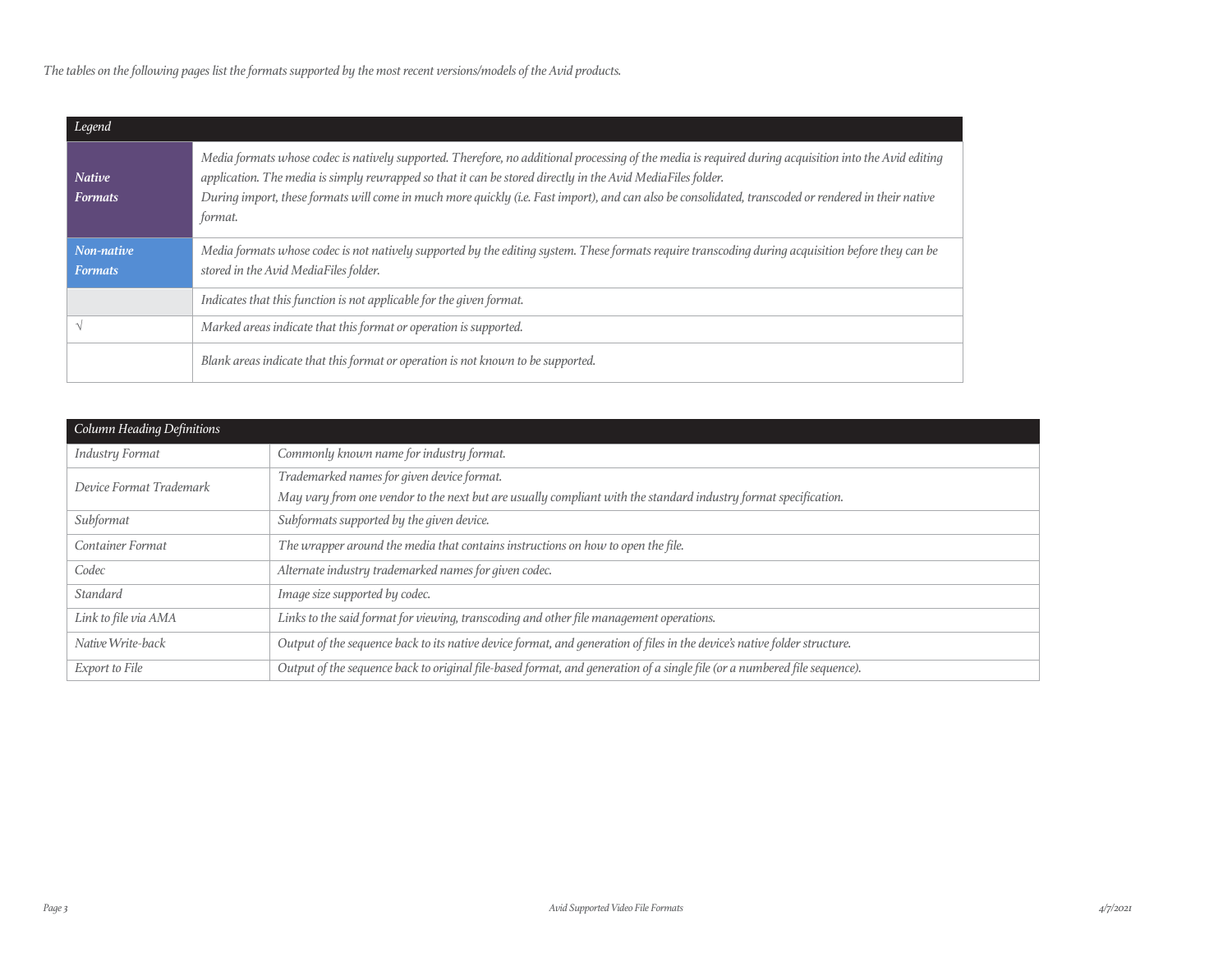# Common Industry Formats

*The table below has alphabetically listed the media formats by their known industry name. Alternatively, you may use the trademark name, subformat or codec to identify the type of media you are using. NOTE: Support for some resolutions for Airspeed Ingest and Send to playback might require a specific hardware codec. Please refer to your Airspeed documentation for details. NOTE: For specific operating point support, see the Interplay Best Practices Guide.*

#### File Formats supported for Linking via AMA (using Avid or 3rd-party AMA plug-ins)

|                  |                                              |                            |                  |                          |                              |              | Media Composer    |                                     | AirSpeed<br>(various models<br>available) |                            | Interplay<br>(depending on<br>components<br>installed) |
|------------------|----------------------------------------------|----------------------------|------------------|--------------------------|------------------------------|--------------|-------------------|-------------------------------------|-------------------------------------------|----------------------------|--------------------------------------------------------|
| Industry Format  | Device Format<br>Trademark                   | Subformat                  | Container Format | Codec                    | Standard                     | Link to file | Native Write-back | (original format)<br>Export to file | AirSpeed Ingest                           | AirSpeed Play-to-Air (STP) | Interplay Support                                      |
| <b>ARRI</b>      | <b>ARRI Alexa</b>                            | Quicktime<br><b>ProRes</b> |                  |                          | 4K,<br>2K,<br>ProRe<br>s RAW | $\sqrt{}$    |                   |                                     |                                           |                            |                                                        |
|                  |                                              | <b>Avid DNxHD</b>          | MXF OP-<br>1A    | All Avid DNxHD<br>codecs | <b>HD</b>                    | $\sqrt{}$    |                   |                                     |                                           |                            | $\sqrt{}$                                              |
|                  |                                              | <b>ARRIRAW</b>             |                  | All Avid DNxHD<br>codecs |                              | $\sqrt{}$    |                   |                                     |                                           |                            |                                                        |
| <b>AVCHD</b>     | <b>Canon</b>                                 |                            | <b>MTS</b>       | H.264                    | <b>HD</b>                    | $\sqrt{}$    |                   |                                     |                                           |                            |                                                        |
|                  | <b>AVCHD</b>                                 |                            |                  |                          |                              | $\sqrt{}$    |                   |                                     |                                           |                            |                                                        |
|                  | <b>JVC AVCHD</b>                             |                            |                  |                          |                              | $\sqrt{}$    |                   |                                     |                                           |                            |                                                        |
|                  | <b>Panasonic</b><br><b>AVCHD</b><br>(AVCCAM) |                            |                  |                          |                              |              |                   |                                     |                                           |                            |                                                        |
|                  | <b>Sony AVCHD</b><br>(NXCAM)                 |                            |                  |                          |                              |              |                   |                                     |                                           |                            |                                                        |
| <b>AVC-INTRA</b> | <b>Panasonic P2</b>                          | <b>AVC-Intra 50</b>        | MXF OP-<br>1A    | AVC-Intra 50             | <b>HD</b>                    | $\sqrt{ }$   |                   |                                     | $\sqrt{}$                                 |                            |                                                        |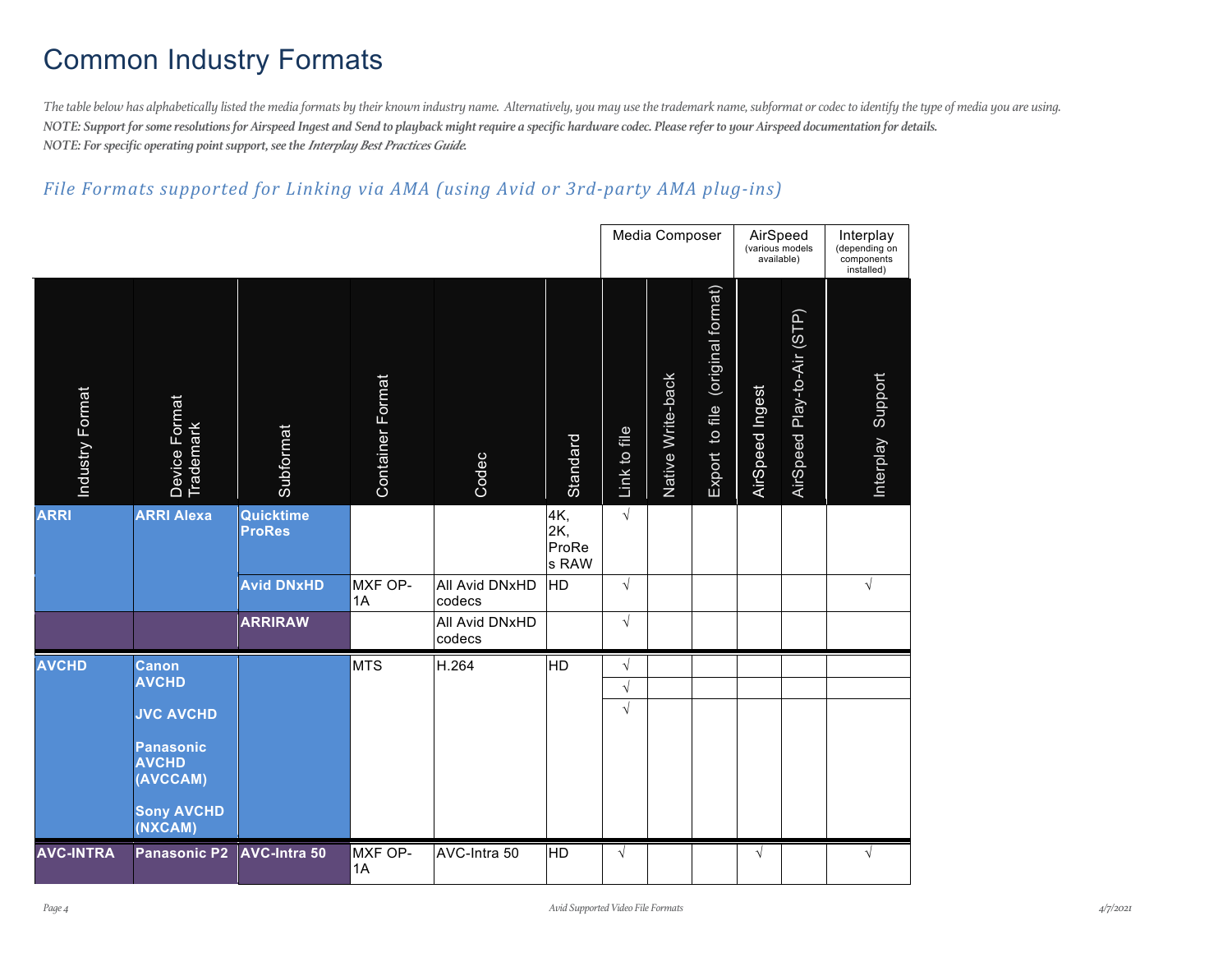| Industry Format      | Device Format<br>Trademark                               | Subformat<br>AVC-Intra 100                            | <b>Container Format</b><br>MXF OP- | Codec<br>AVC-Intra                                                                  | Standard<br>HD                                 | Link to file<br>$\sqrt{ }$ | Native Write-back | Export to file (original format) | AirSpeed Ingest<br>$\sqrt{ }$ | AirSpeed Play-to-Air (STP) | Support<br>Interplay<br>$\sqrt{ }$ |
|----------------------|----------------------------------------------------------|-------------------------------------------------------|------------------------------------|-------------------------------------------------------------------------------------|------------------------------------------------|----------------------------|-------------------|----------------------------------|-------------------------------|----------------------------|------------------------------------|
|                      |                                                          |                                                       | 1A                                 | 100                                                                                 |                                                |                            |                   |                                  |                               |                            |                                    |
| <b>AVC-LONG</b><br>G | <b>Panasonic P2</b>                                      | AVC Long GOP 12<br>AVC Long GOP 25<br>AVC Long GOP 50 | MXF OP-<br>1A<br>MXF OP-<br>1A     | <b>AVC Long GOP</b><br>12<br><b>AVC Long GOP</b><br>25<br><b>AVC Long GOP</b><br>50 | HD,<br>UHD,<br>2K, 4K<br>HD,<br>UHD,<br>2K, 4K | $\sqrt{ }$<br>$\sqrt{ }$   |                   |                                  | $\sqrt{ }$<br>$\sqrt{}$       | $\sqrt{}$<br>$\sqrt{}$     | $\sqrt{ }$<br>$\sqrt{ }$           |
| <b>CINE</b>          | <b>Phantom</b>                                           |                                                       |                                    |                                                                                     | HD<br>4K                                       | $\sqrt{ }$                 |                   |                                  |                               |                            |                                    |
| <b>DVC PRO</b>       | Panasonic P2                                             | <b>DVCPRO HD</b>                                      | MXF OP-<br>Atom                    | <b>DV 100</b>                                                                       | HD                                             | $\sqrt{}$                  | $\sqrt{ }$        |                                  |                               |                            | $\sqrt{}$                          |
|                      |                                                          | <b>DVCPRO 50</b>                                      | MXF OP-<br>Atom                    | <b>DV 50</b>                                                                        | <b>SD</b>                                      | $\sqrt{}$                  | $\sqrt{ }$        |                                  | $\sqrt{}$                     |                            | $\sqrt{ }$                         |
|                      |                                                          | <b>DVCPRO 25</b>                                      | MXF OP-<br>Atom                    | <b>DV 25</b>                                                                        | <b>SD</b>                                      | $\sqrt{}$                  | $\sqrt{ }$        |                                  | $\sqrt{}$                     |                            | $\sqrt{ }$                         |
| <b>HDCAM SR</b>      | <b>Sony HDCAM</b><br><b>SR</b>                           | <b>HDCAM SR-</b><br><b>Lite</b>                       | <b>MXF</b>                         | MPEG-4<br>SStP (Simple<br>Studio Profile)                                           | HD                                             | $\sqrt{}$                  |                   |                                  |                               |                            | $\sqrt{ }$                         |
|                      |                                                          | <b>HDCAM SR-</b><br><b>SQ</b>                         | <b>MXF</b>                         | MPEG-4<br>SStP (Simple<br>Studio Profile)                                           | HD                                             | $\sqrt{}$                  |                   |                                  |                               |                            | $\sqrt{ }$                         |
| <b>MXF*</b>          | Any 3rd party                                            |                                                       | MXF OP-<br>1A                      | <b>DNxHD</b><br>$/VC-3$                                                             | HD                                             | $\sqrt{}$                  |                   |                                  |                               |                            |                                    |
| <b>QUICKTIME</b>     | <b>Apple</b>                                             |                                                       | <b>MOV</b>                         | DV 25 411                                                                           | <b>SD</b>                                      | $\sqrt{ }$                 |                   | $\sqrt{ }$                       |                               |                            | $\sqrt{ }$                         |
|                      | Avid makes every<br>effort to support<br>QuickTime files |                                                       | <b>MXF</b>                         | ProRes 422<br>ProRes 422                                                            | <b>SD</b>                                      | $\sqrt{ }$                 |                   | Mac<br>only                      |                               |                            | $\sqrt{ }$                         |
|                      | from various<br>devices.                                 |                                                       |                                    | HQ<br>ProRes 422 LT                                                                 | <b>HD</b>                                      | $\sqrt{ }$                 |                   | Mac<br>only                      |                               |                            | $\sqrt{ }$                         |
| Page 5               |                                                          |                                                       |                                    |                                                                                     | Avid Supported Video File Formats              |                            |                   |                                  |                               |                            |                                    |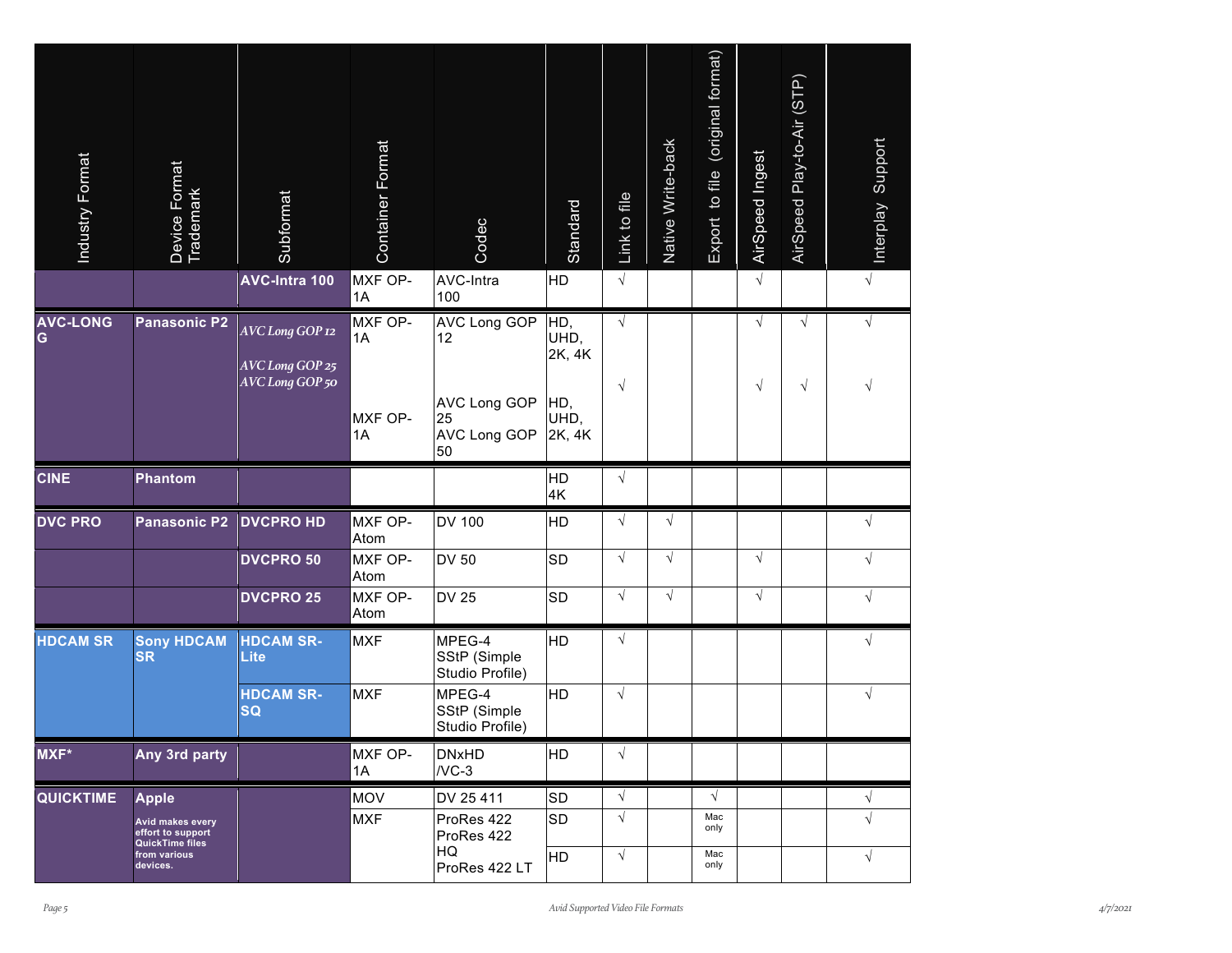| Industry Format | Device Format                                                 | Subformat | <b>Container Format</b> | Codec                      | Standard       | Link to file | Native Write-back | Export to file (original format) | AirSpeed Ingest | AirSpeed Play-to-Air (STP) | Support<br>Interplay |
|-----------------|---------------------------------------------------------------|-----------|-------------------------|----------------------------|----------------|--------------|-------------------|----------------------------------|-----------------|----------------------------|----------------------|
|                 | A QuickTime file<br>which uses an Avid                        |           |                         | ProRes Proxy<br>ProRes 444 | 4K             | $\sqrt{ }$   |                   | Mac<br>only                      |                 |                            |                      |
|                 | native codec can be<br>Consolidated,<br><b>Transcoded and</b> |           | <b>QT</b>               | AVC-Intra<br>(H.264)       | HD             | $\sqrt{}$    |                   | $\sqrt{ }$                       |                 |                            | $\sqrt{ }$           |
|                 | Rendered.<br>A QuickTime file                                 |           |                         | DV PAL 420                 | <b>SD</b>      | $\sqrt{ }$   |                   | $\sqrt{ }$                       |                 |                            | $\sqrt{ }$           |
|                 |                                                               |           |                         | DV NTSC<br>411             | <b>SD</b>      | $\sqrt{}$    |                   | $\sqrt{ }$                       |                 |                            | $\sqrt{ }$           |
|                 |                                                               |           |                         | <b>DV 50</b>               | <b>SD</b>      | $\sqrt{}$    |                   | $\sqrt{ }$                       |                 |                            | $\sqrt{ }$           |
|                 |                                                               |           |                         | <b>DV 100</b>              | <b>SD</b>      | $\sqrt{ }$   |                   | $\sqrt{ }$                       |                 |                            | $\sqrt{ }$           |
|                 |                                                               |           |                         | <b>DV 100</b>              | HD             | $\sqrt{}$    |                   | $\sqrt{ }$                       |                 |                            | $\sqrt{ }$           |
|                 |                                                               |           |                         | DVC PRO 50                 | <b>SD</b>      | $\sqrt{}$    |                   | $\sqrt{ }$                       |                 |                            | $\sqrt{ }$           |
|                 |                                                               |           |                         | MPEG-2<br>I-frame          | <b>SD</b>      | $\sqrt{}$    |                   | $\sqrt{ }$                       |                 |                            | $\sqrt{ }$           |
|                 |                                                               |           |                         | MP4                        | 4K             | $\sqrt{}$    |                   |                                  |                 |                            |                      |
|                 |                                                               |           |                         | <b>XDCAM HD</b>            | HD             | $\sqrt{}$    |                   | $\sqrt{ }$                       |                 |                            | $\sqrt{ }$           |
|                 |                                                               |           |                         | <b>XDCAM HD</b><br>422     | HD             | $\sqrt{}$    |                   | $\sqrt{ }$                       |                 |                            | $\sqrt{ }$           |
|                 |                                                               |           |                         | All Avid DNxHR<br>codecs   | UHD,<br>2K, 4K | $\sqrt{}$    |                   | $\sqrt{ }$                       |                 |                            | $\sqrt{ }$           |
|                 |                                                               |           |                         | All Avid DNxHD<br>codecs   | <b>HD</b>      | $\sqrt{ }$   |                   | $\sqrt{ }$                       |                 |                            | $\sqrt{ }$           |
|                 |                                                               |           |                         | All non-Avid<br>codecs     | SD/<br>HD      | $\sqrt{}$    |                   | $\sqrt{ }$                       |                 |                            |                      |
| <b>RED</b>      | <b>RED</b>                                                    |           | R <sub>3D</sub>         | <b>REDCODE</b>             | 2K             | $\sqrt{ }$   |                   |                                  |                 |                            | $\sqrt{ }$           |
|                 | <b>RED EPIC</b>                                               |           |                         |                            | 3K             | $\sqrt{ }$   |                   |                                  |                 |                            |                      |
|                 |                                                               |           |                         |                            | 4K<br>4.5K     | $\sqrt{ }$   |                   |                                  |                 |                            |                      |
|                 |                                                               |           |                         |                            | 6K             | $\sqrt{}$    |                   |                                  |                 |                            |                      |
|                 |                                                               |           |                         |                            | 8K             | $\sqrt{ }$   |                   |                                  |                 |                            |                      |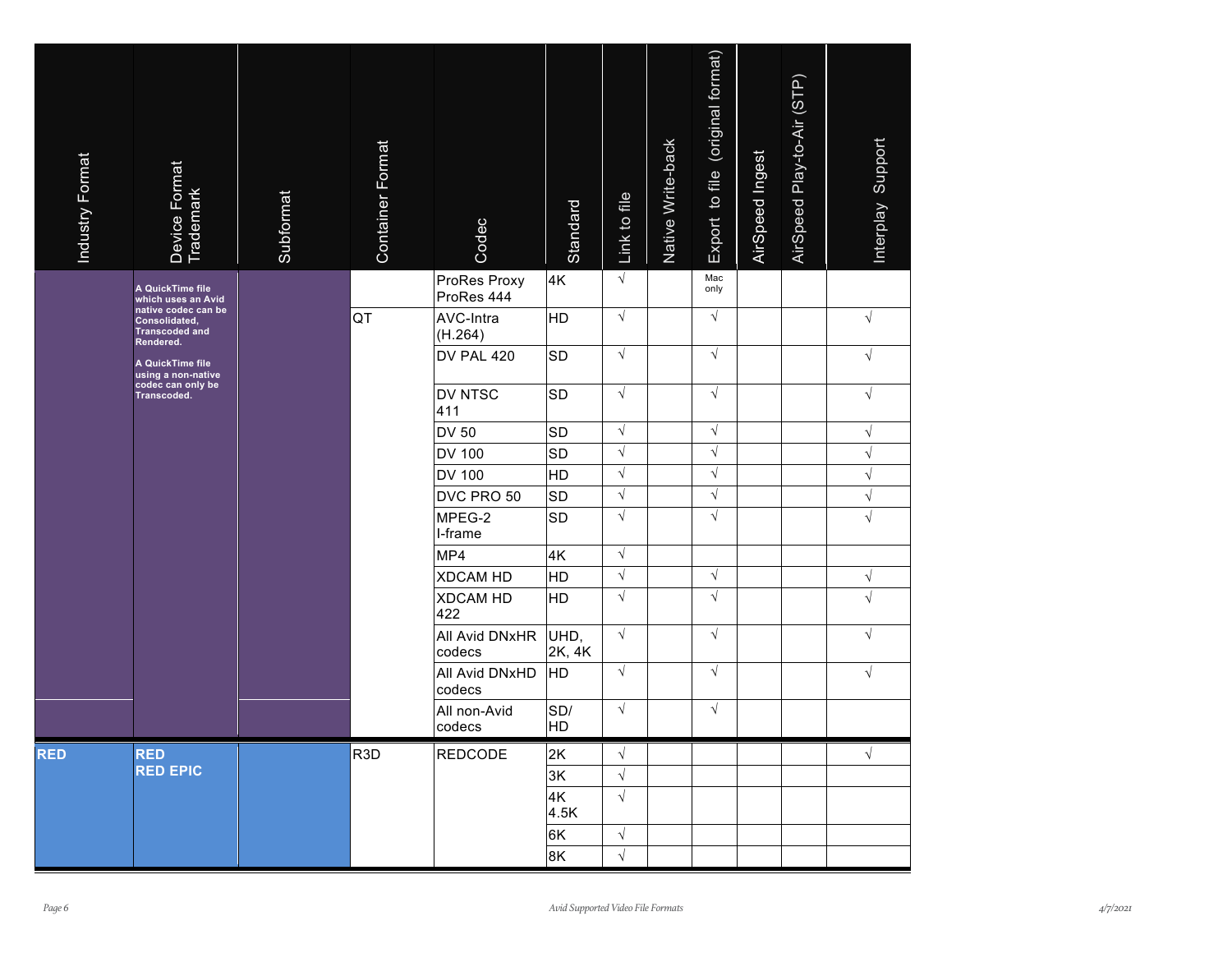| Industry Format | Device Format<br>Trademark          | Subformat                                                                                                       | Container Format | Codec                                                            | Standard                          | Link to file | Native Write-back | (original format)<br>Export to file | AirSpeed Ingest | AirSpeed Play-to-Air (STP) | Support<br>Interplay |  |
|-----------------|-------------------------------------|-----------------------------------------------------------------------------------------------------------------|------------------|------------------------------------------------------------------|-----------------------------------|--------------|-------------------|-------------------------------------|-----------------|----------------------------|----------------------|--|
| <b>XAVC</b>     | <b>Sony XAVC</b><br>Intra           | <b>XAVC Intra</b>                                                                                               | MXF OP-<br>1A    | CBG Class 300<br>VBR Class 300<br>CBG Class 480<br>VBR Class 480 | 2K<br>4K,<br><b>UHD</b>           | $\sqrt{ }$   |                   | $\sqrt{ }$                          |                 |                            | $\sqrt{ }$           |  |
|                 | <b>Sony XAVC</b><br><b>Intra HD</b> | <b>XAVC Intra HD</b>                                                                                            |                  | CBG Class 100                                                    | <b>HD</b>                         | $\sqrt{}$    | $\sqrt{ }$        | $\sqrt{ }$                          |                 |                            | $\sqrt{ }$           |  |
|                 | <b>Sony XAVC</b><br>Long            | <b>XAVC Long</b><br><b>GOP</b>                                                                                  | MXF OP-<br>1A    | AVC-Long G25<br>AVC-Long G35<br>AVC Long G50                     | <b>HD</b>                         | $\sqrt{}$    |                   | $\sqrt{}$                           | $\sqrt{}$       | $\sqrt{}$                  | $\sqrt{ }$           |  |
|                 | <b>Sony XAVC</b>                    | <b>XAVC</b>                                                                                                     |                  |                                                                  | <b>SD</b>                         | $\sqrt{ }$   | $\sqrt{ }$        | $\sqrt{ }$                          |                 |                            |                      |  |
|                 | <b>Sony XAVC-S</b>                  | MPEG-4                                                                                                          | MPEG-4           | MPEG-4                                                           | HD,<br>UHD,<br>4K, 2K             | $\sqrt{ }$   |                   | $\sqrt{}$                           |                 |                            |                      |  |
| <b>XDCAM</b>    | <b>Sony MPEG</b>                    | <b>MPEG-IMX</b>                                                                                                 | MXF OP-<br>1A    | MPEG-2<br>I-Frame 30                                             | <b>SD</b>                         |              | $\sqrt{ }$        | $\sqrt{}$                           | $\sqrt{ }$      |                            | $\sqrt{}$            |  |
| <b>XDCAM EX</b> | <b>Sony XDCAM</b><br>EX             | <b>XDCAM EX 35</b>                                                                                              |                  |                                                                  |                                   | $\sqrt{ }$   |                   |                                     |                 |                            | $\sqrt{ }$           |  |
| <b>XDCAM HD</b> | <b>Sony XDCAM</b>                   | <b>XDCAM HD</b><br>17.5<br><b>XDCAM HD 35</b><br><b>XDCAM HD 50</b><br><b>XDCAM HD420</b><br><b>XDCAM HD422</b> | MXF OP-<br>1A    | MPEG-2<br>Long-GOP                                               | <b>HD</b>                         | $\sqrt{}$    | $\sqrt{ }$        | $\sqrt{ }$                          | $\sqrt{}$       |                            | $\sqrt{}$            |  |
|                 |                                     |                                                                                                                 |                  | MPEG-2                                                           | <b>SD</b>                         | V            | $\sqrt{ }$        | $\sqrt{ }$                          |                 |                            | $\sqrt{}$            |  |
| Page 7          |                                     |                                                                                                                 |                  |                                                                  | Avid Supported Video File Formats |              |                   |                                     |                 |                            |                      |  |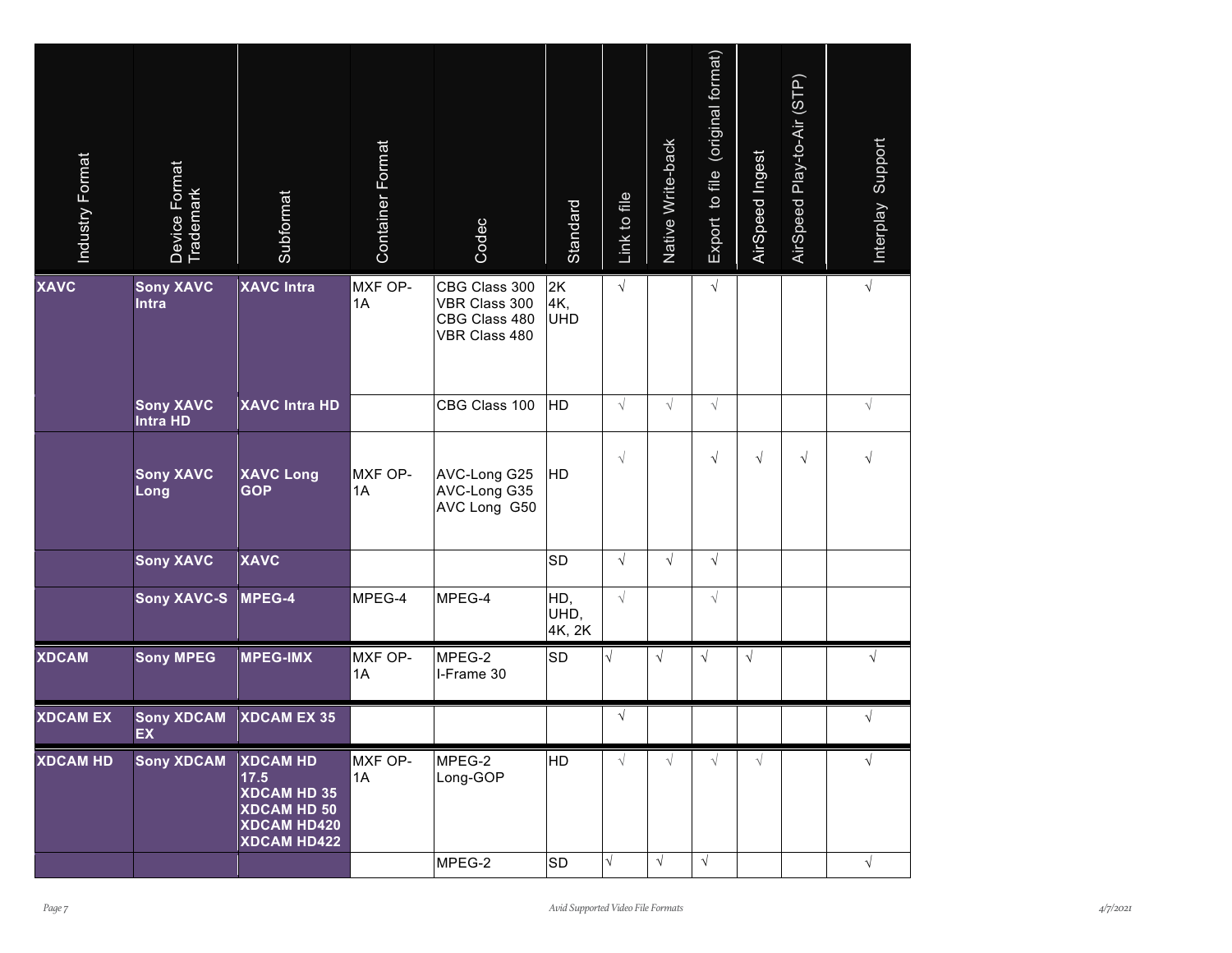| Industry Format                   | Device Format<br>Trademark        | Subformat                      | Container Format                               | Codec<br>I-Frame 40                                                                                                                                                                         | Standard                                            | Link to file            | Native Write-back | Export to file (original format) | AirSpeed Ingest | AirSpeed Play-to-Air (STP) | Support<br>Interplay |  |
|-----------------------------------|-----------------------------------|--------------------------------|------------------------------------------------|---------------------------------------------------------------------------------------------------------------------------------------------------------------------------------------------|-----------------------------------------------------|-------------------------|-------------------|----------------------------------|-----------------|----------------------------|----------------------|--|
|                                   |                                   |                                |                                                | MPEG-2<br>I-Frame 50                                                                                                                                                                        | <b>SD</b>                                           |                         | $\sqrt{ }$        | $\sqrt{}$                        | $\sqrt{}$       |                            |                      |  |
| <b>XDCAM</b><br>Proxy             | <b>Sony XDCAM</b><br><b>Proxy</b> | MPEG-4                         | MPEG-4                                         | MPEG-4<br>Advanced Simple Real<br>Time                                                                                                                                                      | <b>SD</b>                                           | $\sqrt{}$               |                   |                                  |                 |                            | $\sqrt{ }$           |  |
|                                   | <b>Sony XDCAM</b><br><b>EX</b>    | <b>XDCAM EX</b>                | <b>AVI</b><br>MP4<br>or<br><b>MXF</b><br>OP-1A | <b>DV 25</b><br>MPEG-2<br>Long-GOP                                                                                                                                                          | <b>SD</b><br>HD                                     | $\sqrt{}$<br>$\sqrt{ }$ |                   |                                  |                 |                            |                      |  |
| <b>XF</b>                         | <b>Canon XF</b>                   | <b>MPEG</b>                    |                                                | $MPEG-2$                                                                                                                                                                                    | <b>HD</b>                                           | $\sqrt{}$               |                   |                                  |                 |                            |                      |  |
|                                   |                                   |                                |                                                | <b>Application &amp; Device-Generated Formats</b><br>The following tables list digital file formats recorded by devices (such as field recorders) or generated by third-party applications. |                                                     |                         |                   |                                  |                 |                            |                      |  |
| mat<br>$F$ or<br>Generated<br>۷I) | lark<br>Format Tradem             | Wrapper<br>Codec<br><b>AVI</b> | Codec Tradename                                | Import from file<br>Standard<br>$\sqrt{}$                                                                                                                                                   | AMA<br>Link to file via<br>$\sqrt{2}$<br>$\sqrt{ }$ | Export to File          |                   |                                  |                 |                            |                      |  |
|                                   |                                   |                                |                                                |                                                                                                                                                                                             |                                                     |                         |                   |                                  |                 |                            |                      |  |

### Application & Device-Generated Formats

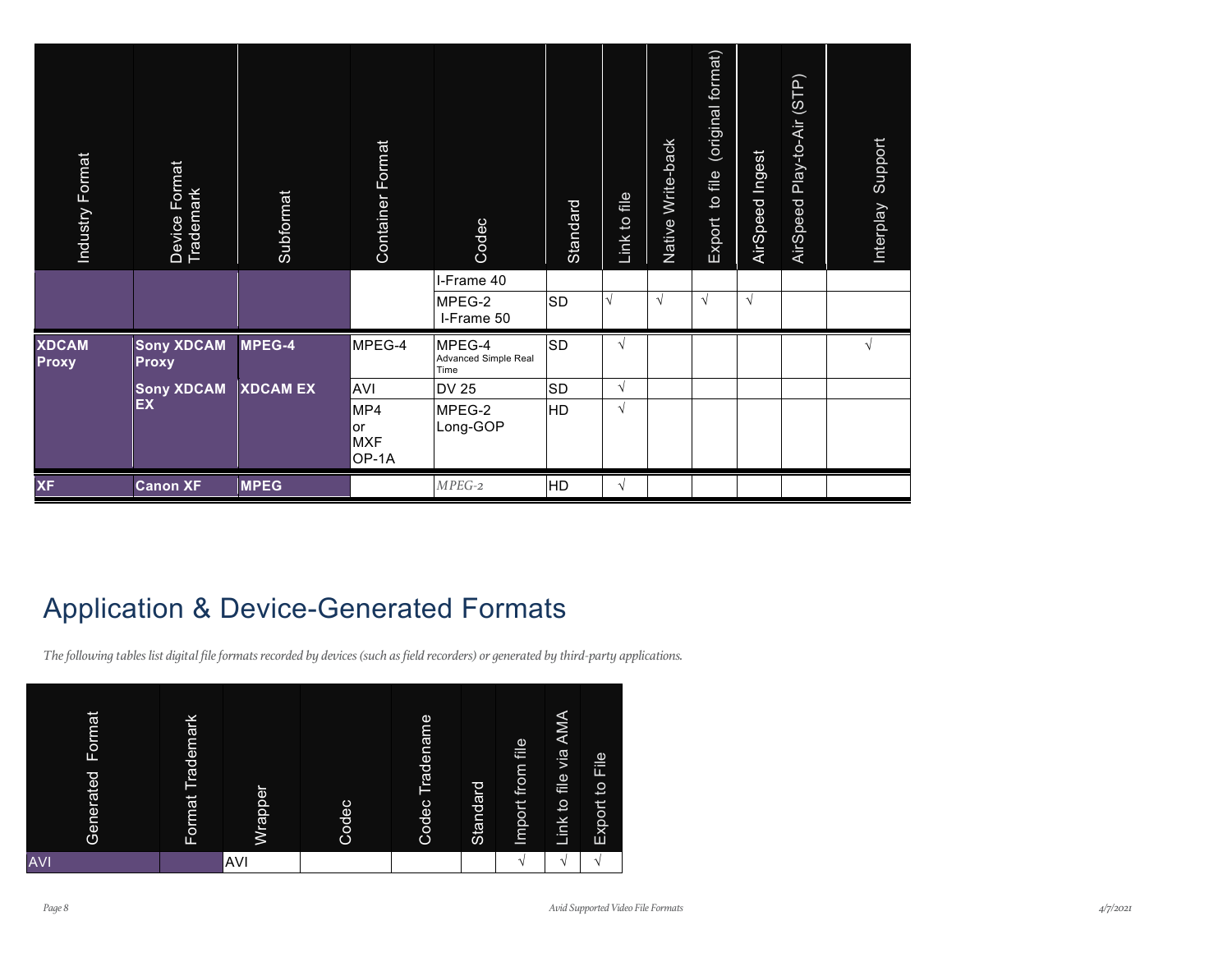| $\overline{DPX}$                                                                                               |              |            |                                    |              |    |                      |            |                                 |
|----------------------------------------------------------------------------------------------------------------|--------------|------------|------------------------------------|--------------|----|----------------------|------------|---------------------------------|
| MPEG-2 Long-<br><b>GOP</b>                                                                                     | <b>HDV</b>   | M2T        | MPEG-2                             |              |    | $\sqrt{}$            | $\sqrt{ }$ | V                               |
|                                                                                                                | <b>AVCHD</b> | <b>MTS</b> | H.264                              |              |    | $\sqrt{ }$           | $\sqrt{ }$ |                                 |
| <b>MXF</b>                                                                                                     |              | OP-Atom    | D <sub>10</sub>                    |              |    |                      | $\sqrt{}$  |                                 |
|                                                                                                                |              |            | $VC-3$                             | <b>DNxHD</b> | HD |                      | $\sqrt{}$  |                                 |
|                                                                                                                |              | OP-1A      | <b>DV 50</b>                       |              |    |                      | $\sqrt{}$  |                                 |
|                                                                                                                |              |            | <b>HDV</b>                         |              |    |                      | $\sqrt{}$  |                                 |
|                                                                                                                |              |            | MPEG-2<br>I-frame                  |              |    |                      | $\sqrt{}$  |                                 |
|                                                                                                                |              |            | MPEG 40                            |              |    |                      | $\sqrt{}$  |                                 |
|                                                                                                                |              |            | MPEG 50                            |              |    |                      | $\sqrt{}$  |                                 |
|                                                                                                                |              |            | MPEG-2 HD<br>Long-GOP<br>50        |              |    |                      | $\sqrt{}$  |                                 |
|                                                                                                                |              |            | MPEG-2 HD<br>I-Frame 100           |              |    |                      | $\sqrt{ }$ |                                 |
|                                                                                                                |              |            | <b>DV25</b>                        | <b>DVCAM</b> |    |                      | $\sqrt{ }$ |                                 |
|                                                                                                                |              |            | <b>XDCAM HD</b>                    |              |    | $\sqrt{}$            | $\sqrt{ }$ |                                 |
| <b>QUICKTIME</b><br>Note: Not all supported file<br>formats may be listed here,<br>but Avid makes every effort |              | <b>MOV</b> | All Avid<br><b>DNxHD</b><br>codecs |              |    | $\sqrt{}$            | $\sqrt{ }$ | $\sqrt{2}$                      |
| to support any file that plays<br>in the QuickTime player.                                                     |              | QT         | All codecs                         |              |    | $\sqrt{}$            | $\sqrt{}$  | $\sqrt{}$                       |
| <b>QUICKTIME</b><br><b>REFERENCE</b>                                                                           |              | QT REF     |                                    |              |    | V                    | $\sqrt{ }$ | V                               |
| <b>WINDOWS MEDIA</b>                                                                                           |              |            |                                    |              |    | V<br>Win VCI<br>only |            | $\sqrt{}$<br>Win<br>VCI<br>only |

| Format<br>Generated | Format Trademark | Wrapper    | Codec | Tradename<br>Codec | Standard | Import from file | file via AMA<br>Link to | File<br>Export to |
|---------------------|------------------|------------|-------|--------------------|----------|------------------|-------------------------|-------------------|
| <b>Alias</b>        |                  | <b>PIX</b> |       |                    |          | V                | V                       | V                 |
| <b>BMP</b>          |                  | <b>BMP</b> |       |                    |          | V                | N                       | V                 |
| Chyron              |                  |            |       |                    |          | V                | N                       | N                 |
| <b>Cineon</b>       |                  |            |       |                    |          | $\mathbf{v}$     | N                       | $\mathbf{v}$      |
| <b>ERIMovie</b>     |                  |            |       |                    |          | V                | V                       | V                 |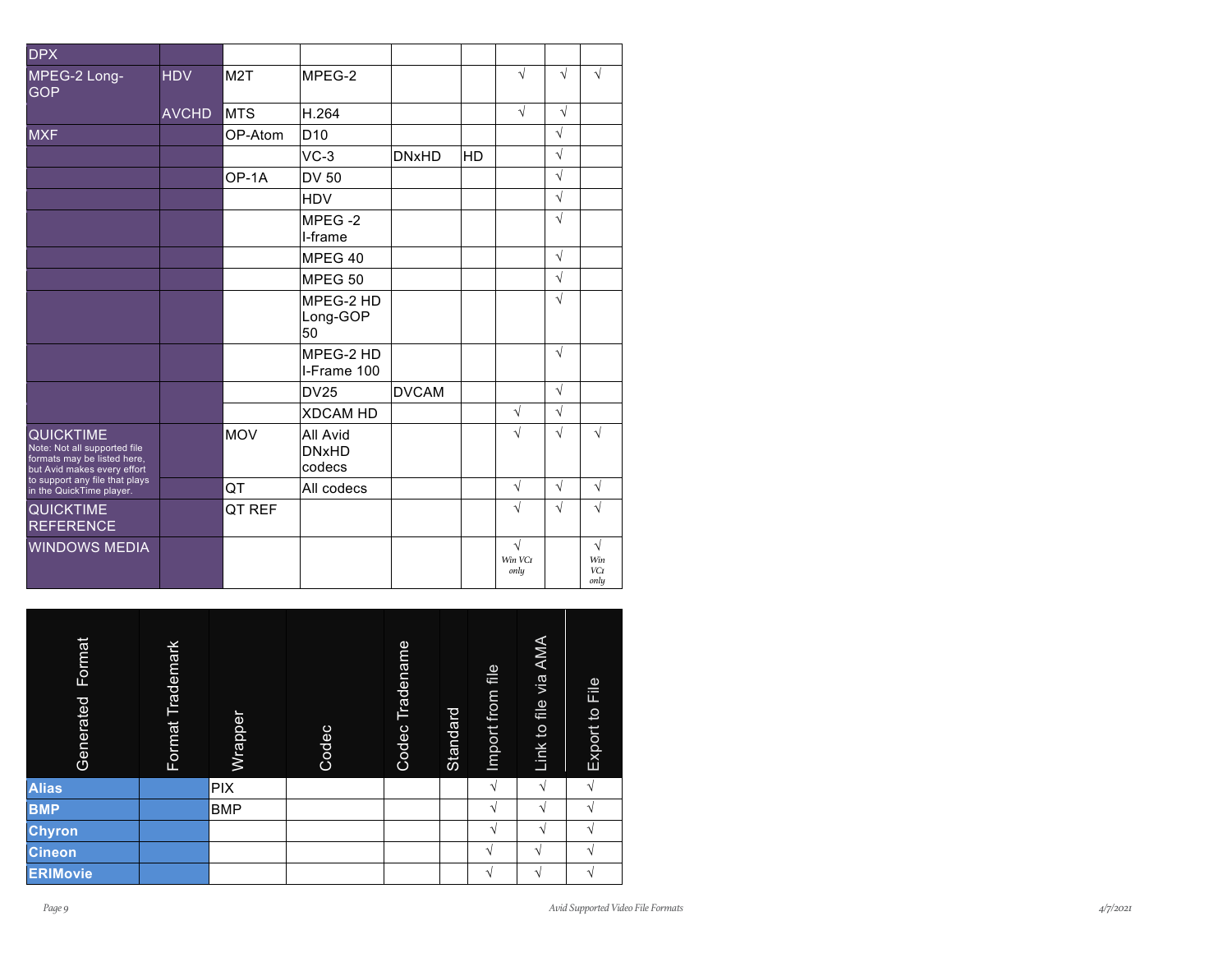| <b>Framestore</b> |              |  | $\sqrt{}$  | $\sqrt{ }$ | $\sqrt{2}$ |
|-------------------|--------------|--|------------|------------|------------|
| <b>IFF</b>        | <b>IFF</b>   |  | $\sqrt{}$  | $\sqrt{}$  | $\sqrt{}$  |
| <b>JPEG</b>       | <b>JPG</b>   |  | $\sqrt{}$  | $\sqrt{}$  | $\sqrt{}$  |
| <b>OMFI</b>       | <b>OMFI</b>  |  | $\sqrt{2}$ | $\sqrt{ }$ | $\sqrt{}$  |
| <b>PCX</b>        | <b>PCX</b>   |  | $\sqrt{}$  | $\sqrt{}$  | $\sqrt{}$  |
| <b>Photoshop</b>  | <b>PSD</b>   |  | $\sqrt{}$  | $\sqrt{ }$ | $\sqrt{ }$ |
| <b>PICT</b>       | <b>PICT</b>  |  | $\sqrt{2}$ | $\sqrt{ }$ | $\sqrt{}$  |
| <b>Pixar</b>      |              |  | $\sqrt{}$  | $\sqrt{ }$ | $\sqrt{}$  |
| <b>PNG</b>        | <b>PNG</b>   |  | $\sqrt{}$  | $\sqrt{}$  | $\sqrt{}$  |
| QT                | QT           |  | $\sqrt{}$  | $\sqrt{ }$ | $\sqrt{}$  |
| <b>Rendition</b>  |              |  | $\sqrt{}$  | $\sqrt{2}$ | $\sqrt{}$  |
| <b>SGI</b>        | SGI          |  | $\sqrt{}$  | $\sqrt{ }$ | $\sqrt{}$  |
| <b>Softimage</b>  | SI           |  | $\sqrt{}$  | $\sqrt{}$  | $\sqrt{}$  |
| <b>SunRaster</b>  |              |  | $\sqrt{}$  | $\sqrt{ }$ | $\sqrt{}$  |
| <b>TARGA</b>      | <b>TARGA</b> |  | $\sqrt{2}$ | $\sqrt{ }$ | $\sqrt{}$  |
| <b>TIFF</b>       | <b>TIFF</b>  |  | $\sqrt{}$  | $\sqrt{ }$ | $\sqrt{}$  |
| <b>Wavefront</b>  |              |  | $\sqrt{}$  | $\sqrt{}$  | $\sqrt{}$  |
| <b>Xwindows</b>   |              |  | $\sqrt{}$  | $\sqrt{ }$ | $\sqrt{}$  |
| <b>YUV</b>        |              |  | $\sqrt{}$  | $\sqrt{ }$ | $\sqrt{}$  |
| <b>AAF</b>        | AAF          |  | $\sqrt{}$  |            | $\sqrt{}$  |
| <b>AFE</b>        | <b>AFE</b>   |  | $\sqrt{}$  |            | $\sqrt{}$  |
| <b>OMF 1.0</b>    | <b>OMF</b>   |  | $\sqrt{}$  |            | $\sqrt{}$  |
| <b>OMF 2.0</b>    | <b>OMF</b>   |  | $\sqrt{}$  |            | $\sqrt{}$  |